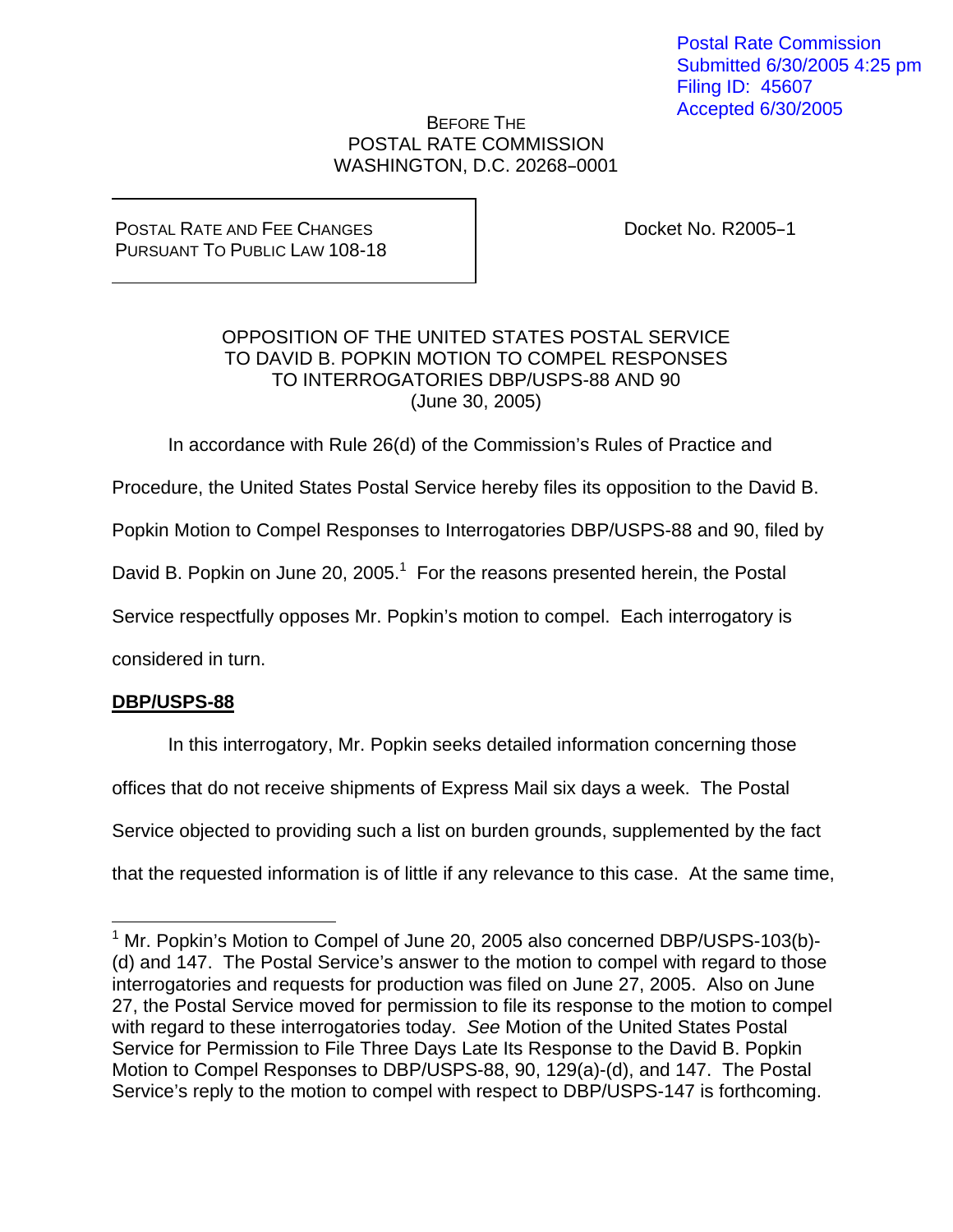however, the Postal Service provided an answer to this interrogatory stating that any list of those offices would be substantially similar in both size and scope to the one provided in response to DBP/USPS-65(d) in Docket No. R2001-1. The Postal Service submits that its response to DBP/USPS-88 is more than sufficient in the context of this proceeding, and thus that Mr. Popkin's motion to compel should be denied.

 As an initial matter, Mr. Popkin insists on recycling his overly broad interpretation of the proper standard for the relevancy of the operational details of Express Mail, which he made in an earlier motion to compel and which was rejected by the Presiding Officer.<sup>2</sup> Specifically, Mr. Popkin continues to cite Presiding Officer's Ruling No. R97-1/53 for the proposition that an interrogatory that seeks operational details of Express Mail is relevant since "[t]he details of Express Mail service are relevant to its value of service." As the Postal Service has previously noted in this case, however, Presiding Officer's Ruling No. R97-1/53, as well as subsequent Presiding Officer's Ruling, does not stand for such a broad standard, and that the practical effect of such a standard would be that no Express Mail interrogatory would be objectionable on relevance grounds.<sup>3</sup> In Presiding Officer's Ruling No. R2005-1/19, at 3, the Presiding Officer

1

 $2$  In addition, Mr. Popkin seems to indicate that the fact that the Postal Service provided a response to an interrogatory in a previous omnibus rate case means that it should not be allowed to object to an identical question in a subsequent case. The Postal Service must not, however, be penalized in later cases for choosing to answer an interrogatory that it might consider to be objectionable on relevancy grounds. The Postal Service answers many such questions throughout the course of a rate case, for various reasons. If, however, the failure to object to a particular question is used in a later case as a basis for upholding a motion to compel with respect to an identical or substantively similar question, the Postal Service would likely have no choice but to dramatically increase the number of questions to which it objects.

<sup>3</sup> *See* Opposition of the United States Postal Service to David B. Popkin Motion to Compel Response to Interrogatory DBP/USPS-49(h) (May 24, 2005), at page 2 n.5.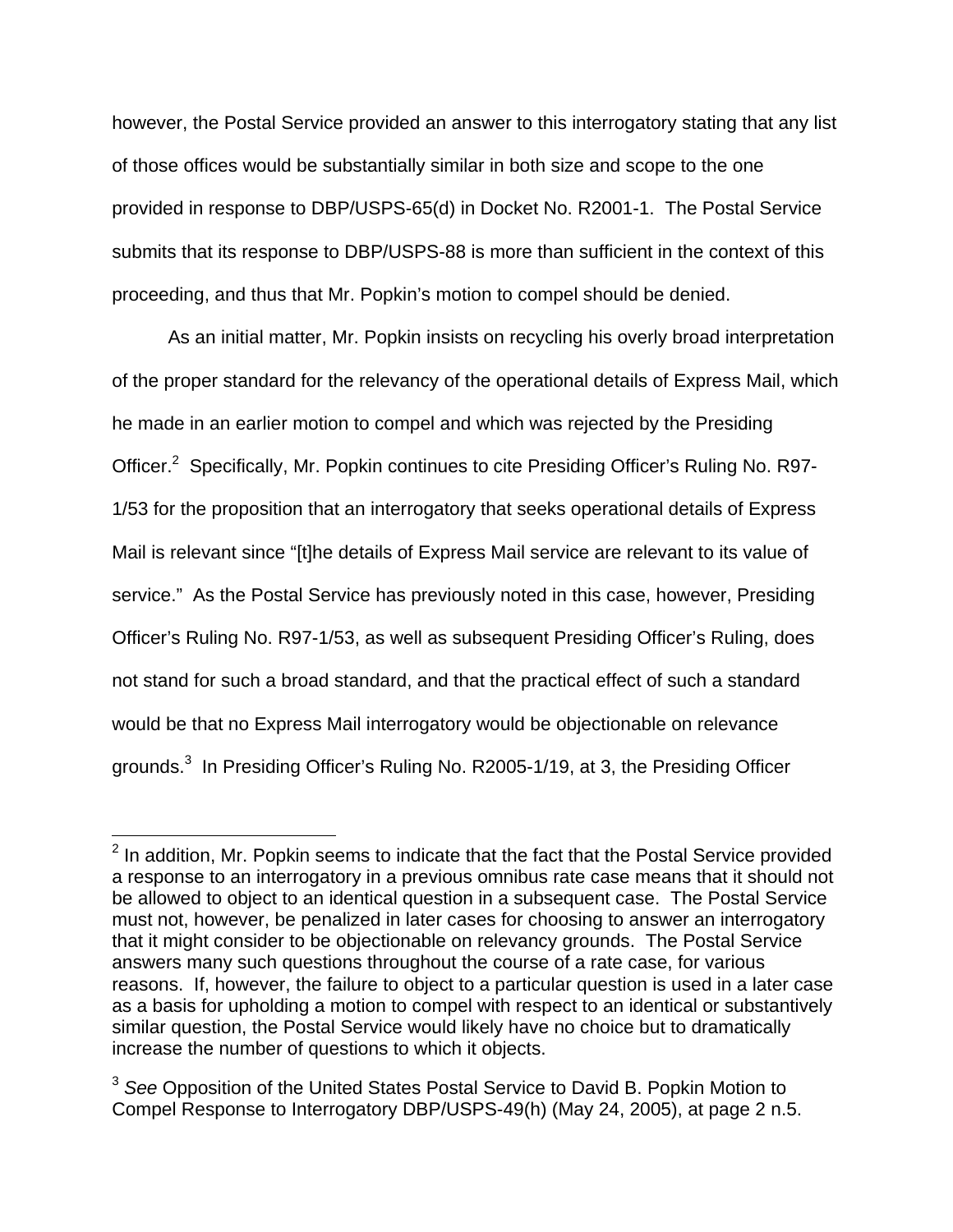agreed, noting that "a rule of reason limits the extent to which operational details are appropriate for exploration in discovery."

 Under this "rule of reason," the information already provided by the Postal Service with regard to this issue is clearly sufficient for purposes of this proceeding. The Postal Service has already indicated, in its response to DBP/USPS-88, that fully responding to this interrogatory would produce a list that is substantially similar in size and scope to the one produced in the last case, and has also, in its response to DBP/USPS-127, indicated the extent to which the specific data provided in the last case is still accurate. In light of these responses, and considering the attenuated relevance of this issue to begin with, the Postal Service should not be required to bear the burden of dedicating its field resources to producing an updated list when such an effort would at most only discover minor differences between the list produced in the last case. $4\,$  As such, even if the Commission was interested as a general matter in examining the issue of Express Mail delivery to these Post Offices in this proceeding, these differences would not have any bearing on such a general consideration of that issue.

## **DBP/USPS-90**

Concerning his request for Registered Mail training materials in interrogatory DBP/USPS-90, Mr. Popkin argues that "he is trying to evaluate as many aspects of the

<sup>————————————————————&</sup>lt;br><sup>4</sup> To the extent that Mr. Popkin may wish to argue that the Postal Service is not providing "proper information" to the public concerning Express Mail service, and that as a result the Commission should take some sort of action with regard to its recommended Express Mail rates, he does not explain why the information that has already been provided to him in response to DBP/USPS-88 and 127 is not sufficient for him to do so. The minor differences between an updated list and the list provided in Docket No. R2001-1 would have no material bearing on any such argument that he wishes to make. Thus, the Postal Service should not be required to bear the burden of updating the list.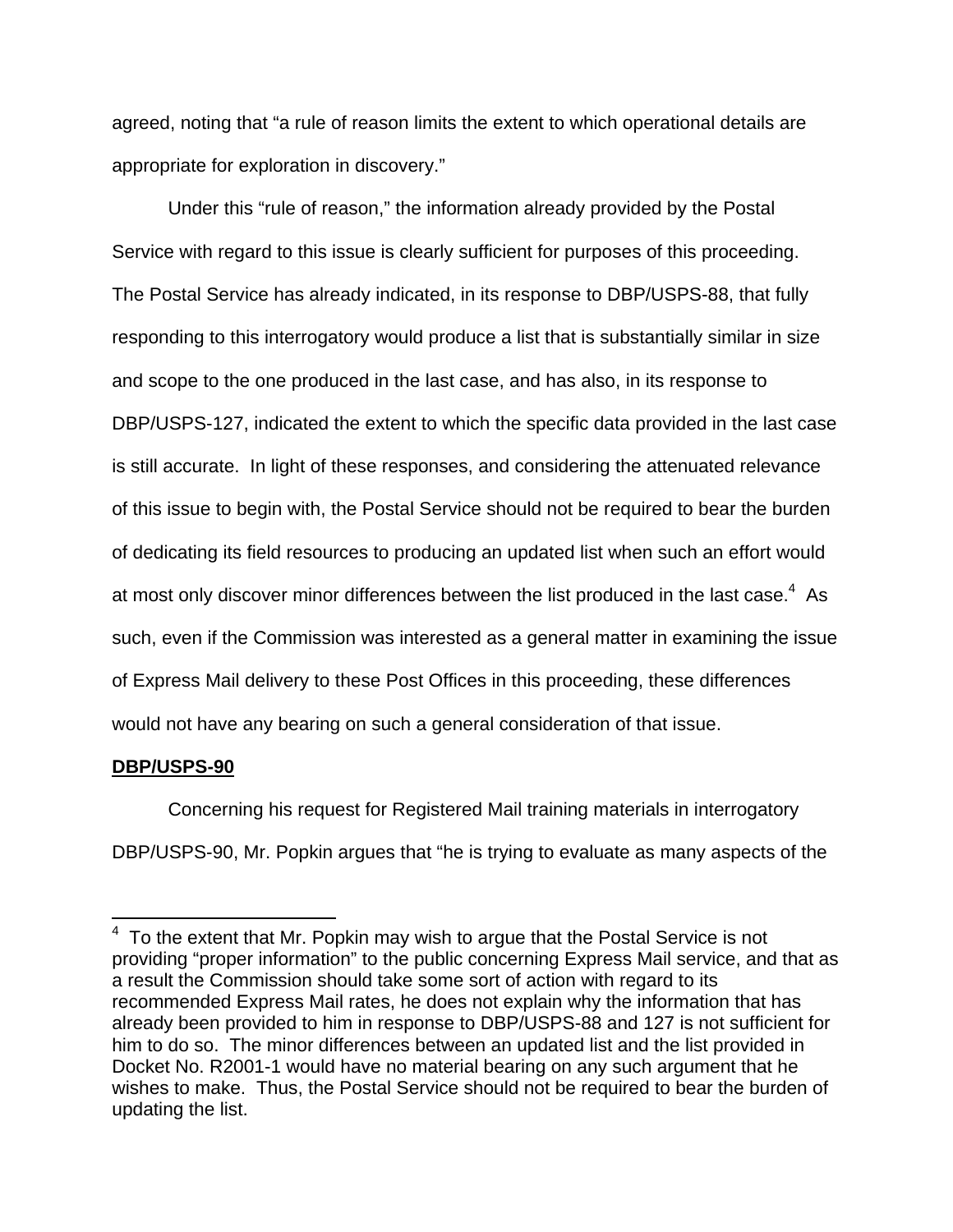service as I can," in response to the Postal Service's proposal to raise Registered Mail fees by 70 percent. He expresses a willingness to have the parts of the training materials that deal with processing of remittances, as opposed to handling of Registered Mail, redacted, and to accept the remaining materials under protective conditions. Finally, he requests "the ability to evaluate the method of processing Registered Mail."

 The Postal Service, and specifically the Inspection Service, strongly opposes release of these training materials, even under protective conditions, because they focus on the Registered Mail processing steps, especially those related to processing of Postal Service remittances. The training materials cover the specific procedures used by the Postal Service to maintain the security of Registered Mail. Any risk that these procedures would be compromised, even by letting the materials be reviewed by rate case intervenors, is too large a threat to the security of Registered Mail. Inspection Service policy is to restrict the distribution of these training materials to Postal Service employees and contractors who are involved in the processing of Registered Mail.

 Since Postal Service remittances are sent as Registered Mail, redacting the parts of the training that pertain to remittances is not practical, and would leave only limited materials of virtually no rate case value for distribution. Moreover, redacting the training video would be burdensome.

 Moreover, the Postal Service does not believe that the training materials provide a material source of information that would help Mr. Popkin or the Commission respond to the Postal Service proposal for Registered Mail fees. Instead, the Postal Service believes that it is providing the necessary information through its testimony and